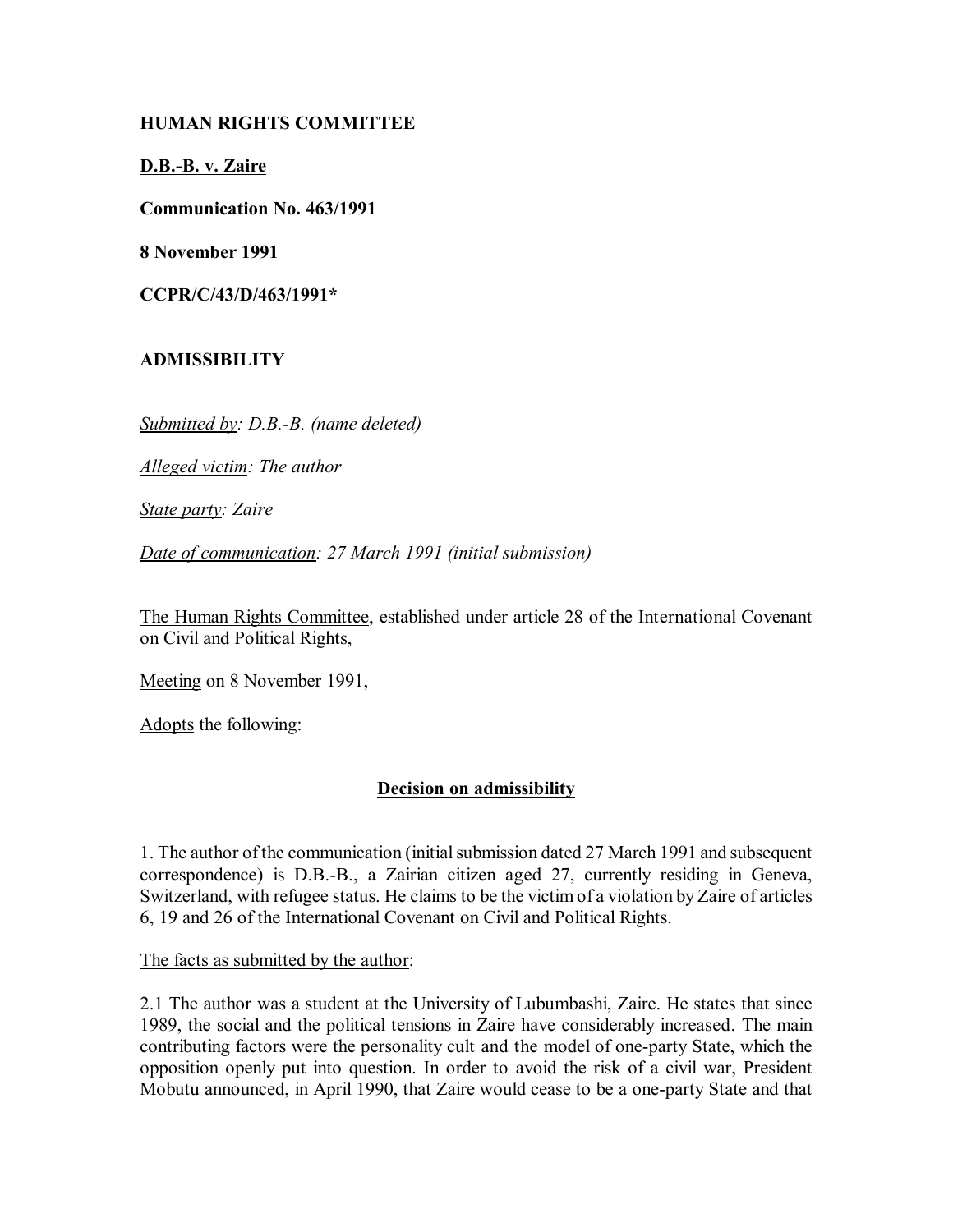the creation of two new political parties and independent trade unions would be permitted. Moreover, the ruling party was renamed and a new Constitution was adopted in July 1990. However, in spite of the several concessions made by the President with a view to promote the process of democratization of the country, the repression of the political opposition, including students, has not diminished.

2.2 It is further submitted that, on 11 May 1990, during a night raid at Lubumbashi University campus, several members of the security police dressed in civilian clothes attacked the students and allegedly killed between 100 and 150 of them, injuring hundreds of others. Reportedly, the raid was organized after 30 students accused of being government informers had been seized by other students. The author, who purportedly witnessed the slaughter carried out by the security forces on the campus, fled to Switzerland in September 1990, where he sought and obtained political asylum.

# The complaint:

3.1 The author claims that, by reason of his ethnic origins - he is from the Province of Kasai - and his participation in the opposition movement to President Mobutu, he is the victim of discriminatory measures and persecution on the part of the Zairian authorities. He further alleges that his private correspondence, as well as his personal contacts, have been systematically interfered with. Moreover, the author asserts that the Dean of Lubumbashi University requested, by letter of 6 June 1990 to the President, that he and his fellow students belonging to the opposition be expelled from the university. In this connection, he states that he and like-minded students had prepared reports on the events of 11 May 1990 intending to submit them to the UN Commission on Human Rights, Amnesty International and the European Commission of Human Rights. Allegedly, these reports were seized by the Zairian security forces.

3.2 The author claims that after his arrival in Switzerland, he has been subjected to threats and intimidations twice, apparently at the hand of members of the Zairian secret police. He has therefore requested the Swiss authorities that measures be taken to protect him.

3.3 As to the requirement of exhaustion of domestic remedies, the author states that, on 7 March 1991, he wrote to the Ministry for Citizens' Rights and Freedoms - a governmental institution which has the responsibility to investigate alleged human rights violations in Zaire - to complain about the events which took place at Lubumbashi University campus on 11 May 1990, and the systematic violations of human rights perpetrated by the Zairian authorities. So far, no follow-up has been given to his complaint.

## The issues and proceedings before the Committee:

4.1 Before considering any claims contained in a communication, the Human Rights Committee shall, in accordance with rule 87 of its rules of procedure, decide whether or not it is admissible under the Optional Protocol to the Covenant.

4.2 With regard to the requirement of the exhaustion of domestic remedies, the Committee